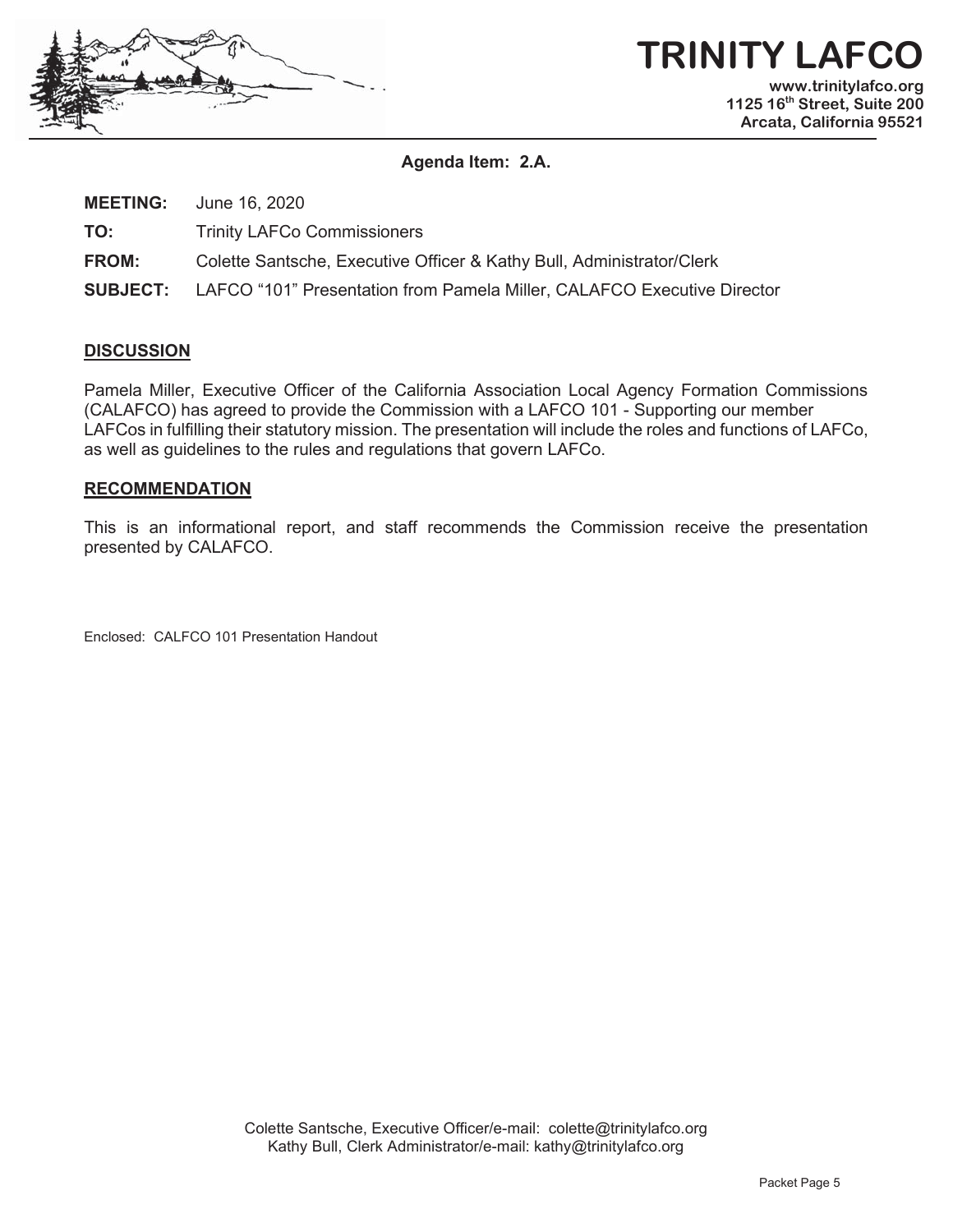#### **CALAFCO**



#### Supporting our member LAFCos in fulfilling their statutory mission

Prepared for Trinity LAFCo June 16, 2020

California Association of Local Agency Formation Commissions

#### CALAFCO Mission

CALAFCO provides educational, information sharing and technical support for its members by serving as a resource for, and by collaborating with, the public, the legislative and executive branches of state government, and other organizations, for the purpose of discouraging urban sprawl, preserving openspace and prime agricultural lands, and encouraging orderly growth and development of local agencies.



# CALAFCO Mission

Long way of saying we support our member LAFCos as you fulfill your regulatory, planning and

#### resource roles:

- $\checkmark$  Administer modification of existing agencies and create new ones
- $\checkmark$  Evaluate boundary changes based on various factors
- $\checkmark$  Monitor/control extension of public services

California Association of Local Agency Formation Commissions

- $\vee$  Develop and update Spheres of Influence for cities and districts  $\checkmark$  Prepare Municipal Service Reviews for all local jurisdictions
- $\checkmark$  Work cooperatively on growth, preservation, and service delivery issues
- $99$  50+ years of records on formations & boundary changes ⊌ Shared services and inter-agency agreement models, governance options, etc.



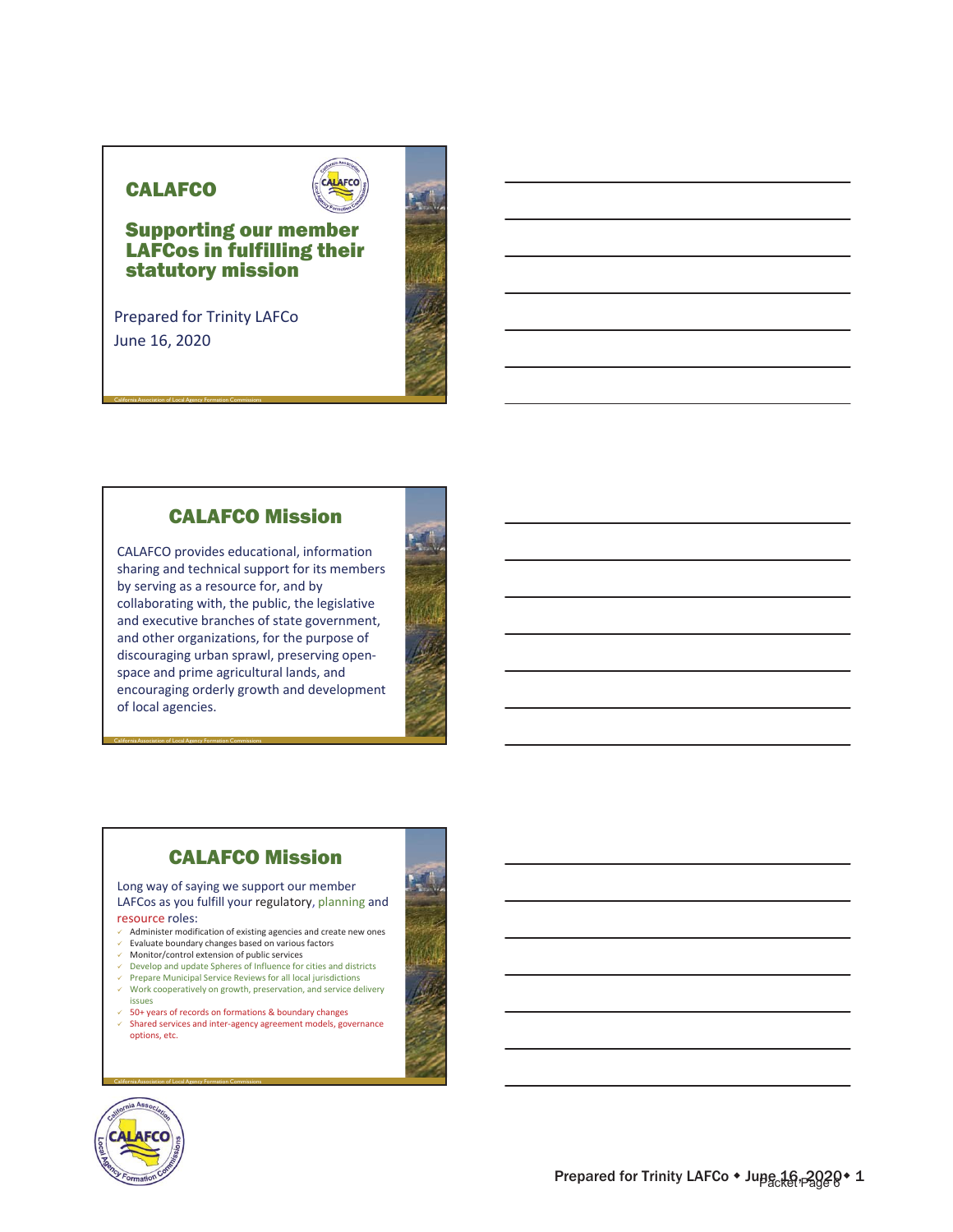#### Why were LAFCos Created?



- PostͲWWII population and housing boom in California led to increased demand for government services
- $\triangle$  Rapid growth and scramble to finance and extend services
- Freeway suburbs, city annexation "wars" and hasty conversion of farmland
- Poor planned cities and proliferation of limited purpose special districts, with expensive and redundant delivery of services



#### LAFCo's Legislative Purpose:

Discourage urban sprawl

California Association of Local Agency Formation Commissions

California Association of Local Agency Formation Commissions

- ◆ Preserve agriculture and open space
- Promote efficient public services
- Consider regional housing needs, adequate water and other issues
- Tool: Encourage orderly boundaries



#### Legislative Solution in 1963 – State Law, Local Flexibility

- No state commission or statewide agency
- $\cdot$  Local control no state appointees or funding
- A Local Agency Formation Commission in every county
- ◆ Each LAFCo independent
- Local flexibility local policies
- 6 major revisions to State law over 52 years
- Unique to California

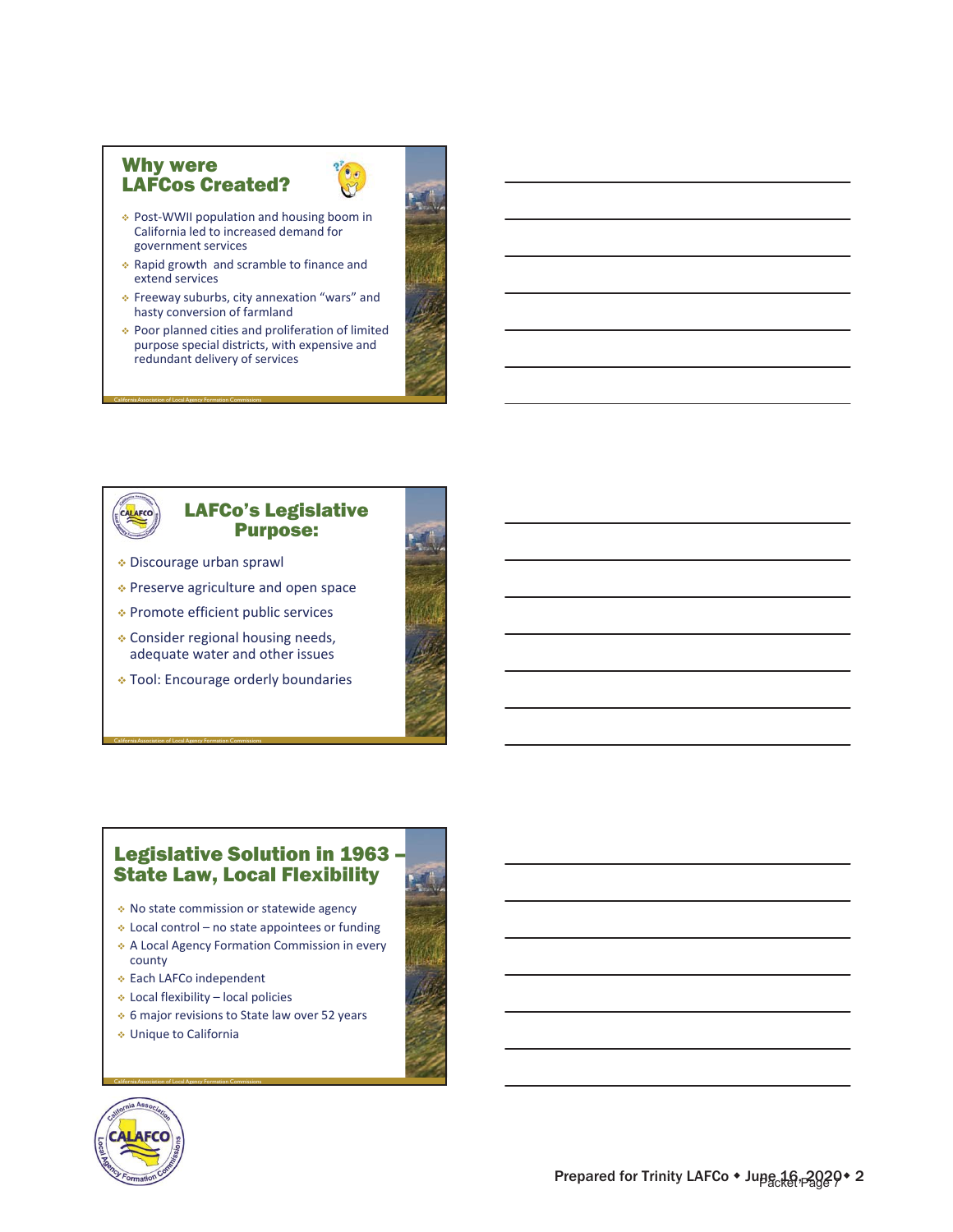

#### 2000 Brings Change! **Recommendations:**

- LAFCos to be neutral, independent, and provide well balanced representation.
- ◆ Strengthen LAFCo's powers to prevent urban sprawl and ensure orderly extensions of governmental services.
- **Municipal Service Reviews to inform** SOI Updates.

California Association of Local Agency Formation Commissions

 Strengthen policies to protect agricultural and open space.



#### Cortese-Knox-Hertzberg Local Government Reorganization Act of 2000 (§56000)

Significantly strengthened LAFCo's powers and abilities, and affirmed LAFCo's role

- Requires LAFCo independence and neutrality
- Process for special districts to be seated for well-balanced representation
- Requires equal share funding by county, cities and (member) districts
- Requires Municipal Service Reviews Requires Sphere of Influence updates





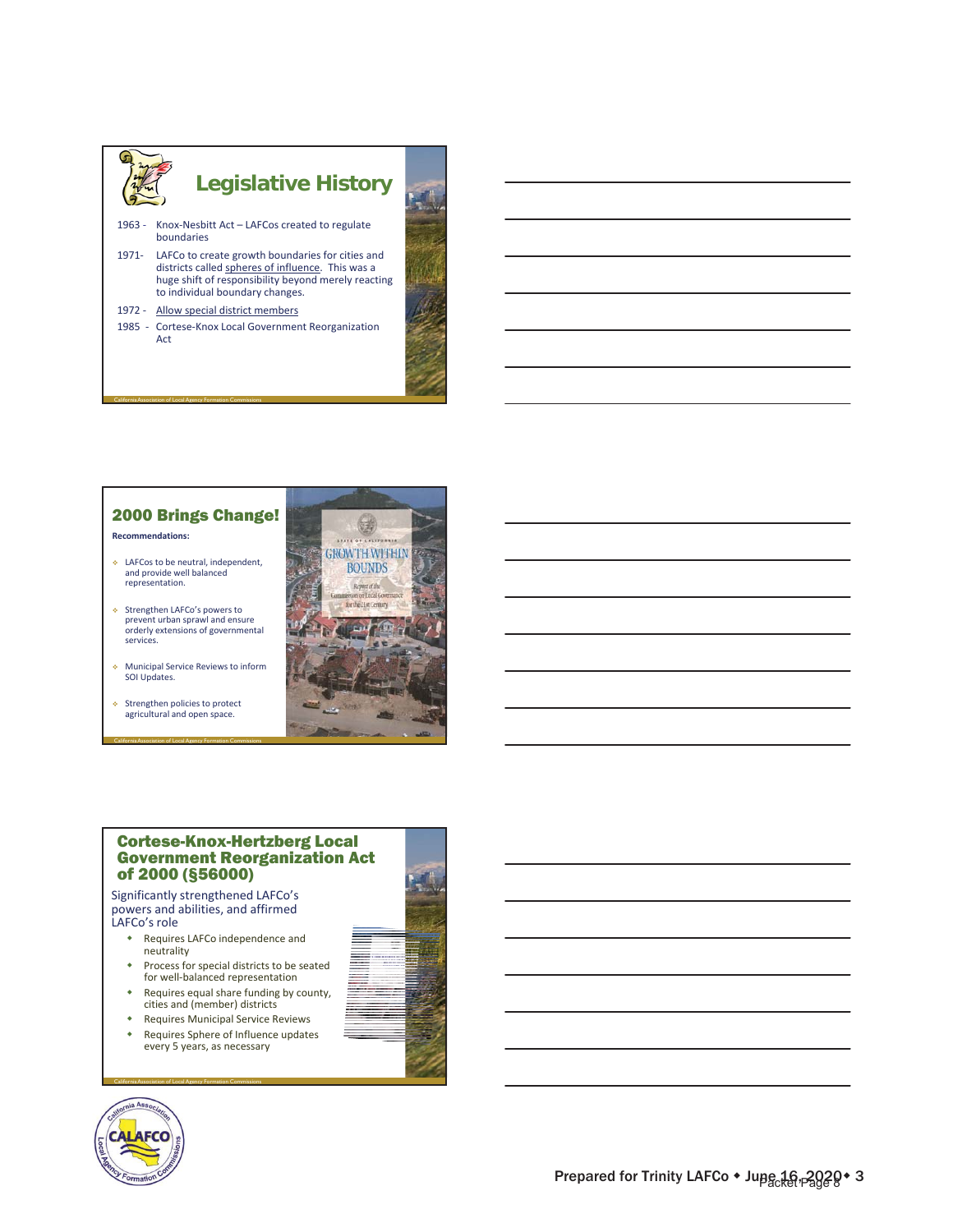

#### LAFCo is Independent

Adopts local policies

California Association of Local Agency Formation Commissions

- Commission makes final decisions; only appeal is through the courts
- Appoints an Executive Officer, Clerk and Legal Counsel
- Can contract for staff services
- Has administrative authority as an independent public agency



#### Legal Framework – Subject to State Laws



- Brown Act / Public Records Act
- **∻ CEQA**
- Revenue & Tax Code

California Association of Local Agency Formation Commissions

- Political Reform Act / Other Conflict of Interest Laws
- Principal Acts

# What decisions do you make?

- CALAFCO
- City Incorporation and Disincorporation
- District Formations and Dissolutions
- Annexations
- ◆ Detachments
- Consolidations, Mergers, Subsidiary District
- Service Extensions outside a District or City
- Spheres of Influence
- Municipal Service Reviews
- Activate Latent Powers
- California Association of Local Agency Formation Commissions ◆ Review Fire Contracts

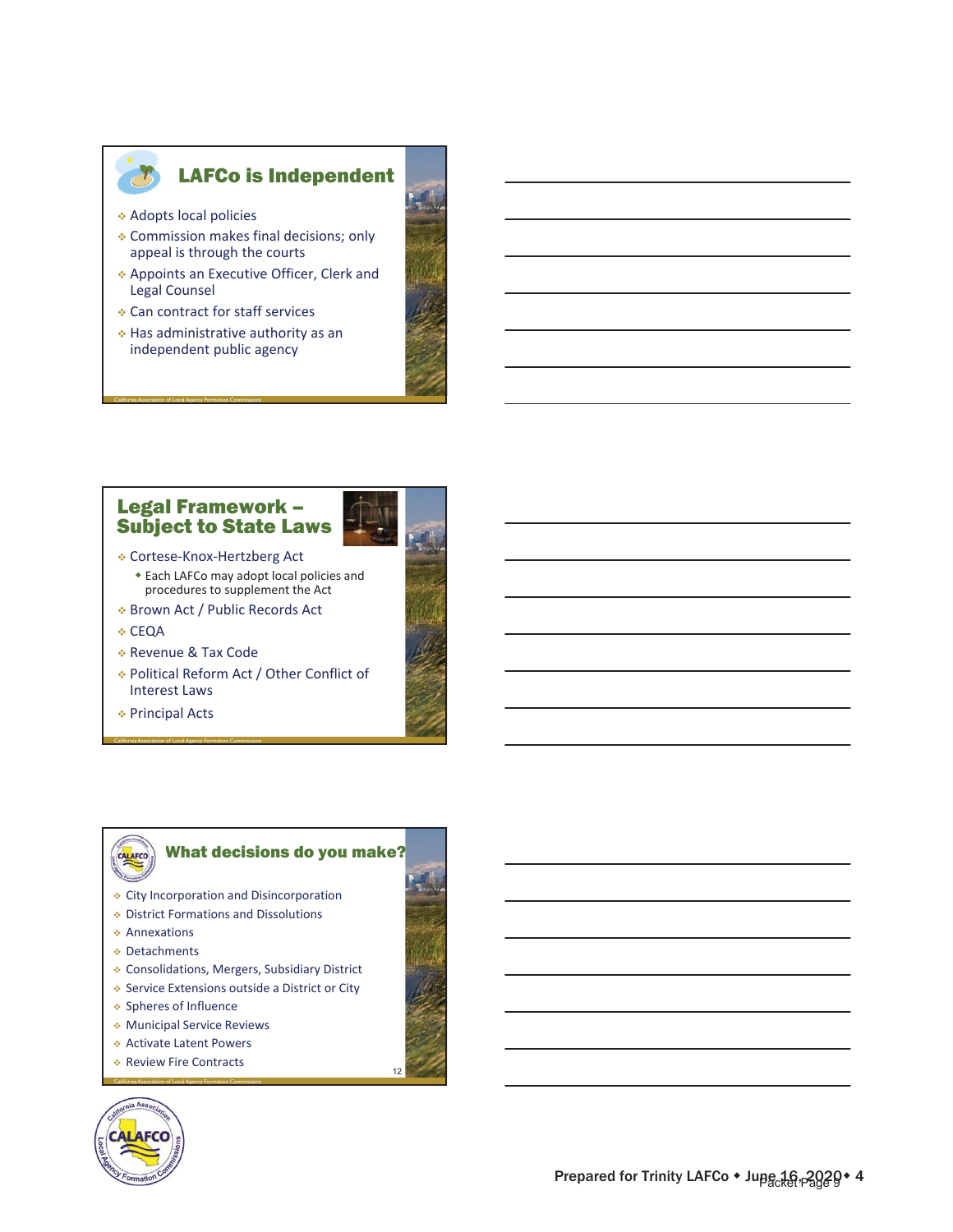# CALAFCO

#### Local Agencies Regulated by LAFCo

Include:

Counties, cities, most special districts

#### Do NOT include:

- JPAsͲ**(Must Submit Agreements to LAFCO)**
- ◆ Community facilities or Mello-Roos districts
- School or college districts
- County boundaries
- Bridge and highway districts
- Improvement districts

California Association of Local Agency Formation Commissions

- Zones of benefit
- Air pollution/quality districts

#### As a REGULATORY Agency…

◆ Forms new cities and districts

California Association of Local Agency Formation Commissions

- $\triangle$  Changes boundaries of existing agencies annexations, consolidations, dissolutions
- Activates(and divests) latent powers of local agencies
- Controls extension of public services outside cities/districts
- $\cdot$  Is prohibited from directly regulating land use, but must adopt policies that encourage orderly and logical development of land inside a Sphere of Influence

#### As a PLANNING Agency…

- Prepares and updates Spheres of Influence for cities and districts
- Prepares Municipal Service Reviews for all municipal service providers
- Works cooperatively with public and private agencies and interests on growth, land preservation and service delivery
- Participates in local and regional planning processes



California Association of Local Agency Formation Commissions





13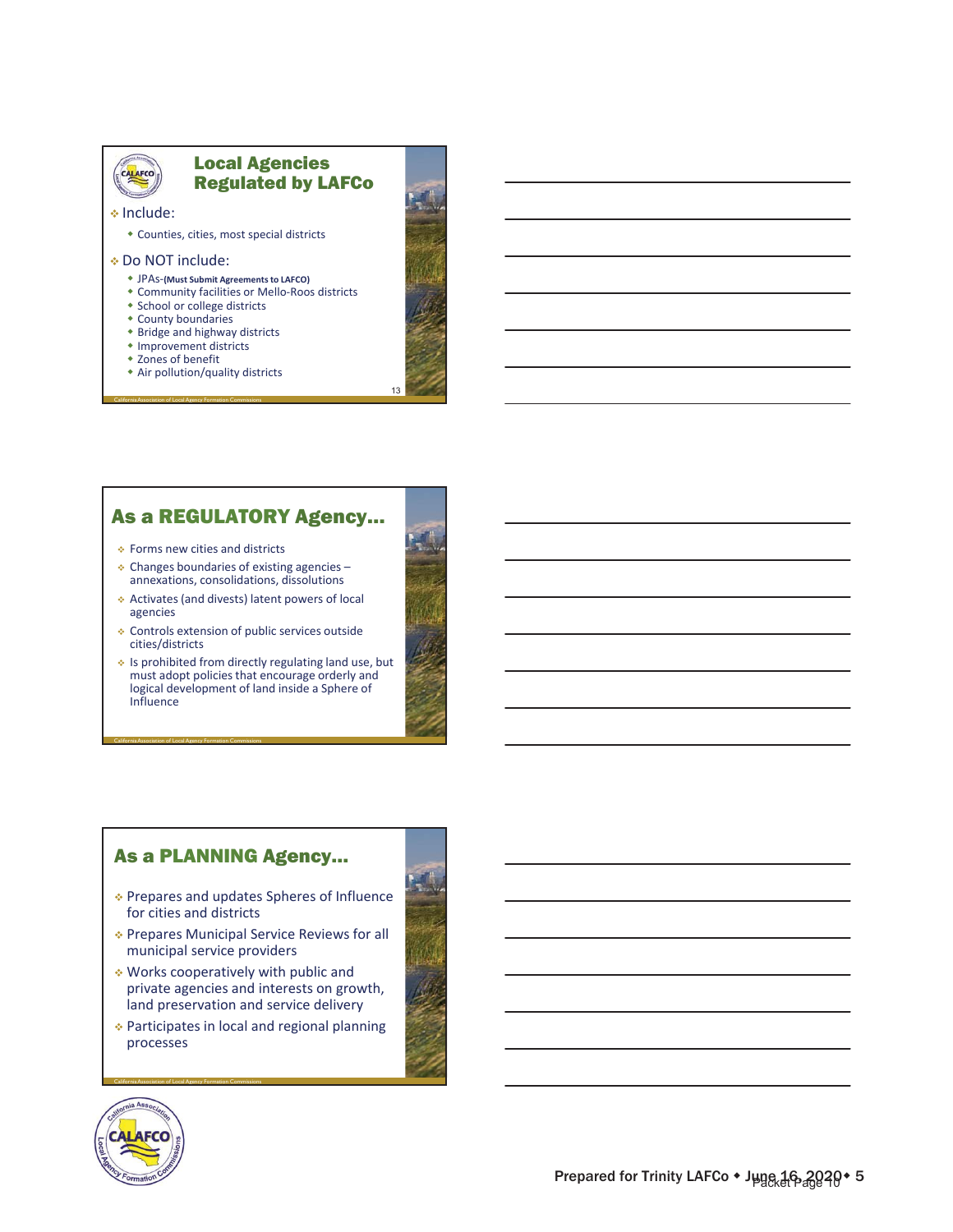#### As a RESOURCE…

- Shared service models, studies and exchanges; information about other local service delivery options
- Model interͲagency agreements

California Association of Local Agency Formation Commissions

- **Models for tax sharing, revenue generation, governance** options, social justice, etc.
- $\bullet$  Training and educational resources for compliance with State laws and best practices
- Historical, current and trending info 50+ year record of formations and boundary changes
- ◆ SOI studies since early '70s; MSRs since early 2000s; GIS data layers and maps



#### Commissioners are Independent, too

- Exercise independent judgment on behalf of public, not appointing agency
- ❖ Based on CKH and local LAFCo policies not interests of appointing agency alone
- "LAFCo Hat" involves a broader perspective representing "public as a whole"



18



CALAFCO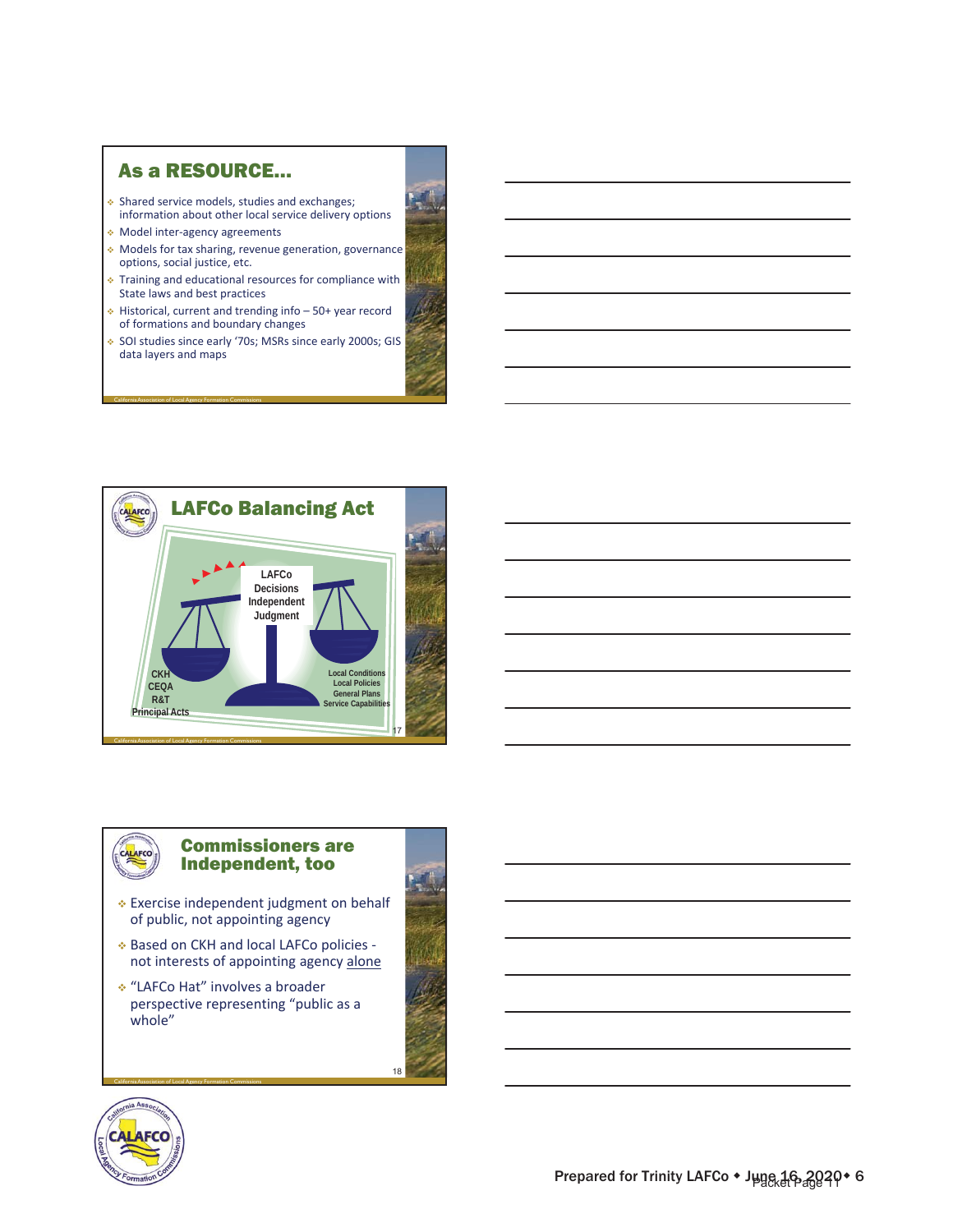

#### Commissioners

- Commissioners make final decisions
- Decisions cannot be appealed to other administrative bodies
- LAFCo staff accountable to Commission and statutes

California Association of Local Agency Formation Commissions

Adopt local policies and procedures

Provides own office, equipment,

Each Commission is Independent

Appoints an Executive Officer

Can contract for staff services

Appoints a Legal Counsel



19

#### LAFCo is Funded Locally

Must adopt a final budget by June 15

California Association of Local Agency Formation Commissions

personnel

CALAFCO

- Many LAFCOs also approve a work plan
- ◆ Budget process is outlined in CKH Act
- Minimum funding level is defined
- Net cost funded by the county, cities, and special districts *(usually in equal shares)*
- County Auditor calculates charges and processes the invoices

California Association of Local Agency Formation Commissions





CALAFCO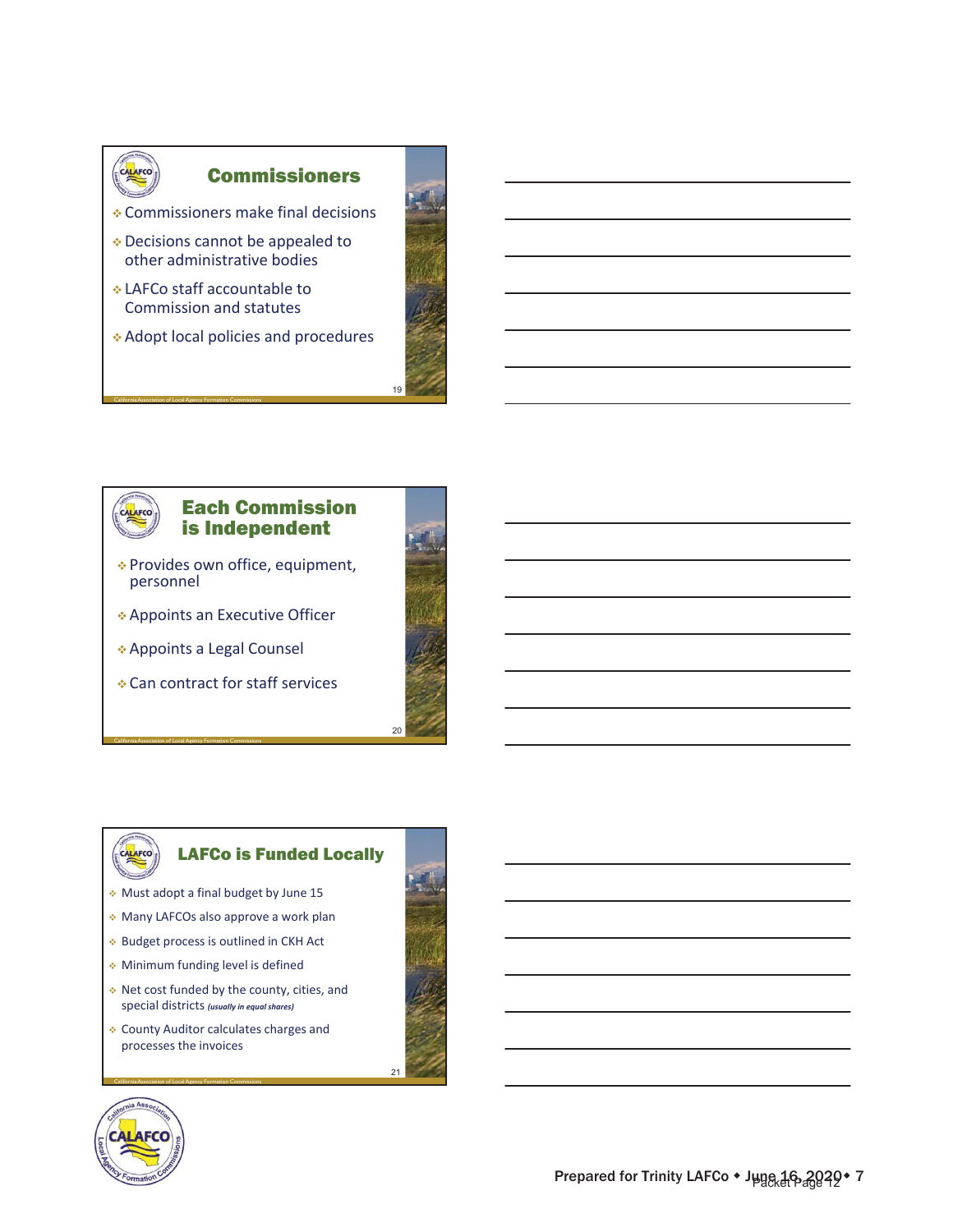

#### LAFCo is Funded Locally (cont'd)

- Local funding formulas are allowed
- Processing fees help to offset expenses for proposals
- Adoption of fee schedule recommended

California Association of Local Agency Formation Commissions



# LAFCo Composition

At the least:

- 2 County Supervisors (plus alternate)
- 2 City Members (plus alternate)
- 1 Public Member (plus alternate)

31 LAFCos also include: 2 Special District members (plus alternate)

Some LAFCos have "special seats" Counties with no cities

California Association of Local Agency Formation Commissions

# LAFCos' Legal Role

- While powers are broad, LAFCo jurisdiction is limited to actions and powers granted by statute
- Legislature has given LAFCos authority over boundary decisions and other government organization issues
- LAFCo is the Legislature's "watchdog" for local governments – one job is to monitor local government actions

24



CALAFCO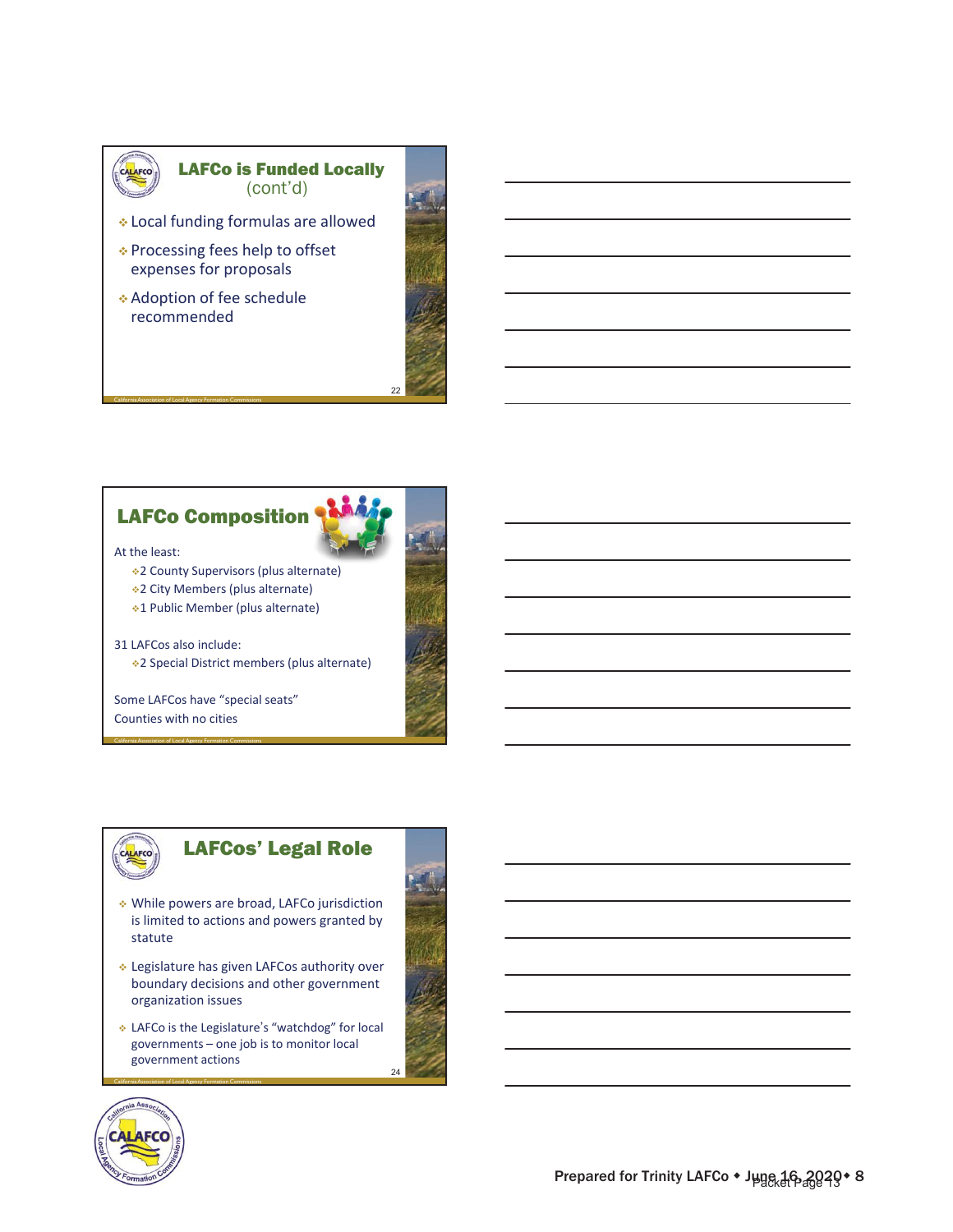

#### Subject to State Laws

- CorteseͲKnoxͲHertzberg Act
- Brown Act / Public Records Act
- **↓ CEQA**
- Revenue & Taxation Code

California Association of Local Agency Formation Commissions

- Political Reform Act / Other Conflict of Interest Laws
- Levine Act
- Principal Acts





#### Limited Legal **Challenge**

- LAFCo decisions are *quasiͲlegislative*
- Not appealable except to the courts
- Short time to file suit

California Association of Local Agency Formation Commissions

- Limited legal challenge to decisions
- Upheld as long as decision is not "arbitrary and capricious"



# LAFCo Myths and Legends

- LAFCo has a "magic wand" that instantly solves<br>boundary and service issues.  $\sqrt{100}$ boundary and service issues.
- LAFCo proceedings do not require deliberate review<br>and analysis that require agency and public<br>collaboration and/or support. and analysis that require agency and public collaboration and/or support.
- LAFCo is an arm of the county, not the state. Nope!
- ◆ LAFCo's sole mission is to dissolve agencies, particularly special districts.
- LAFCo's role is always "reactive" and not "proactive."
- ◆ Consult LAFCo at the last minute Nope!

California Association of Local Agency Formation Commissions



CALAFCO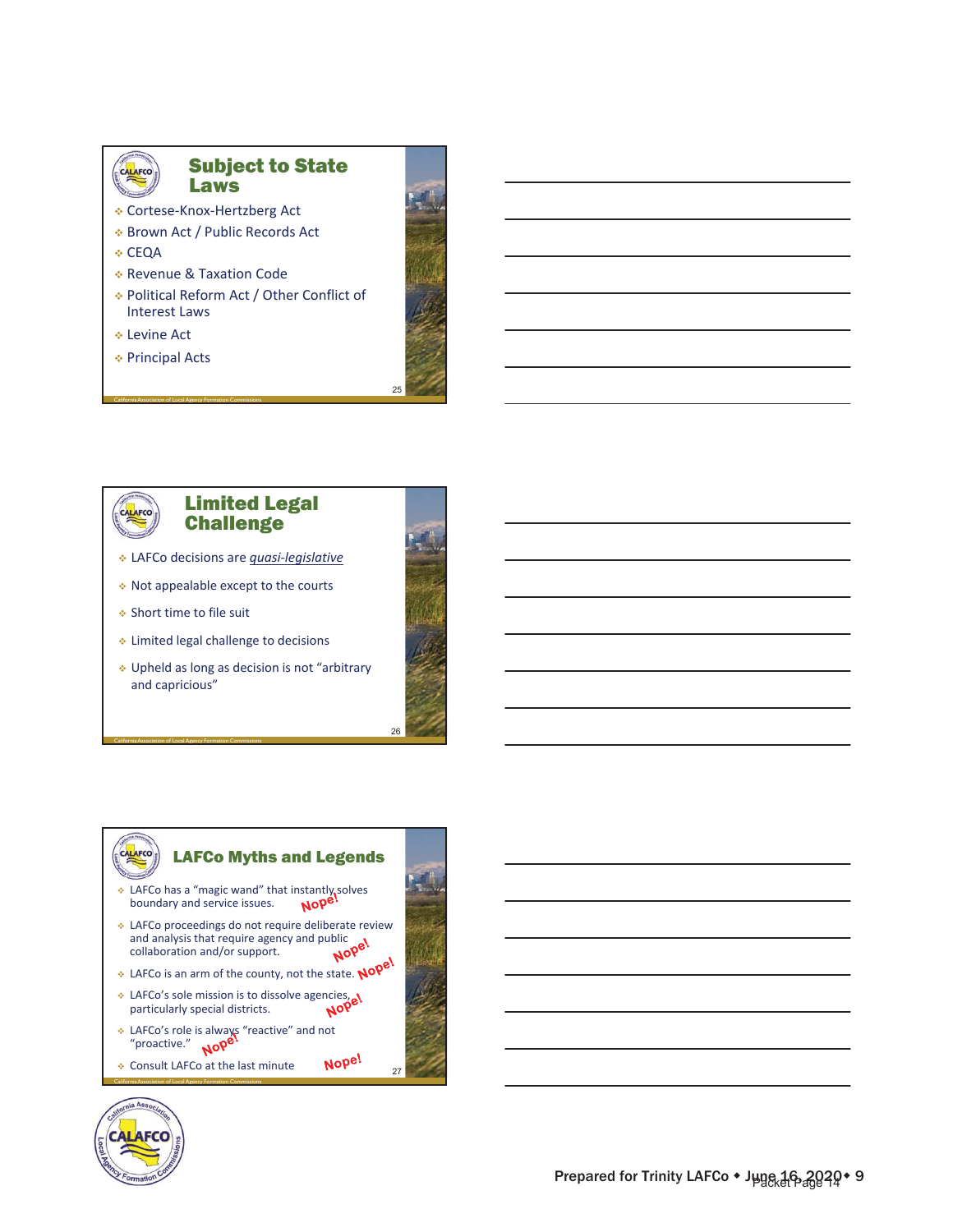# What is CALAFCO?

- Nonprofit Corporation in the State of California registered with the Secretary of State
- ◆ State Charity registered with the Attorney General Registry of Charitable Trusts Private Foundation exempt from Federal

income tax under section 501 (c)(3) Not subject to public agency laws

# CALAFCO Formation

Founded 1971

California Association of Local Agency Formation Commissions

- Staff volunteers from member LAFCos
- First paid Executive Director in 1998 – 4 in total since then
- Counsel Clark Alsop CALAFCO Legal Counsel since 1982
- First CALAFCO office in 2005

California Association of Local Agency Formation Commissions



# CALAFCO Membership

- All 58 statewide LAFCos are members
- ◆ 3 Gold Associate Members
- 25 Silver Associate Members



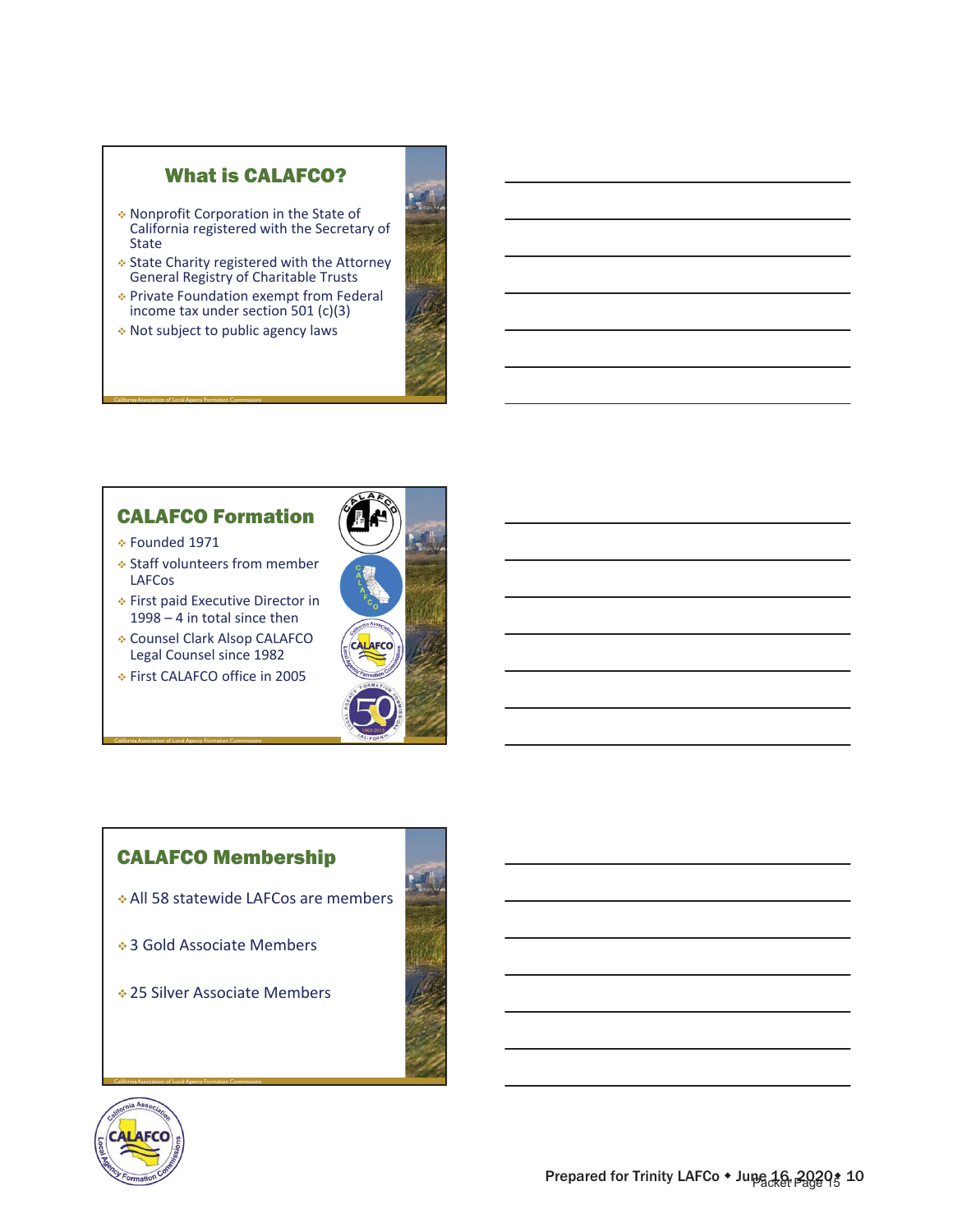





# CALAFCO Board of Directors

- 16 Member Board elected annually by the membership (8 each year)
- 4 from each region *Northern*, Central, Southern, Coastal
- Diverse representation among County-City-Special District-Public members (4 of each)



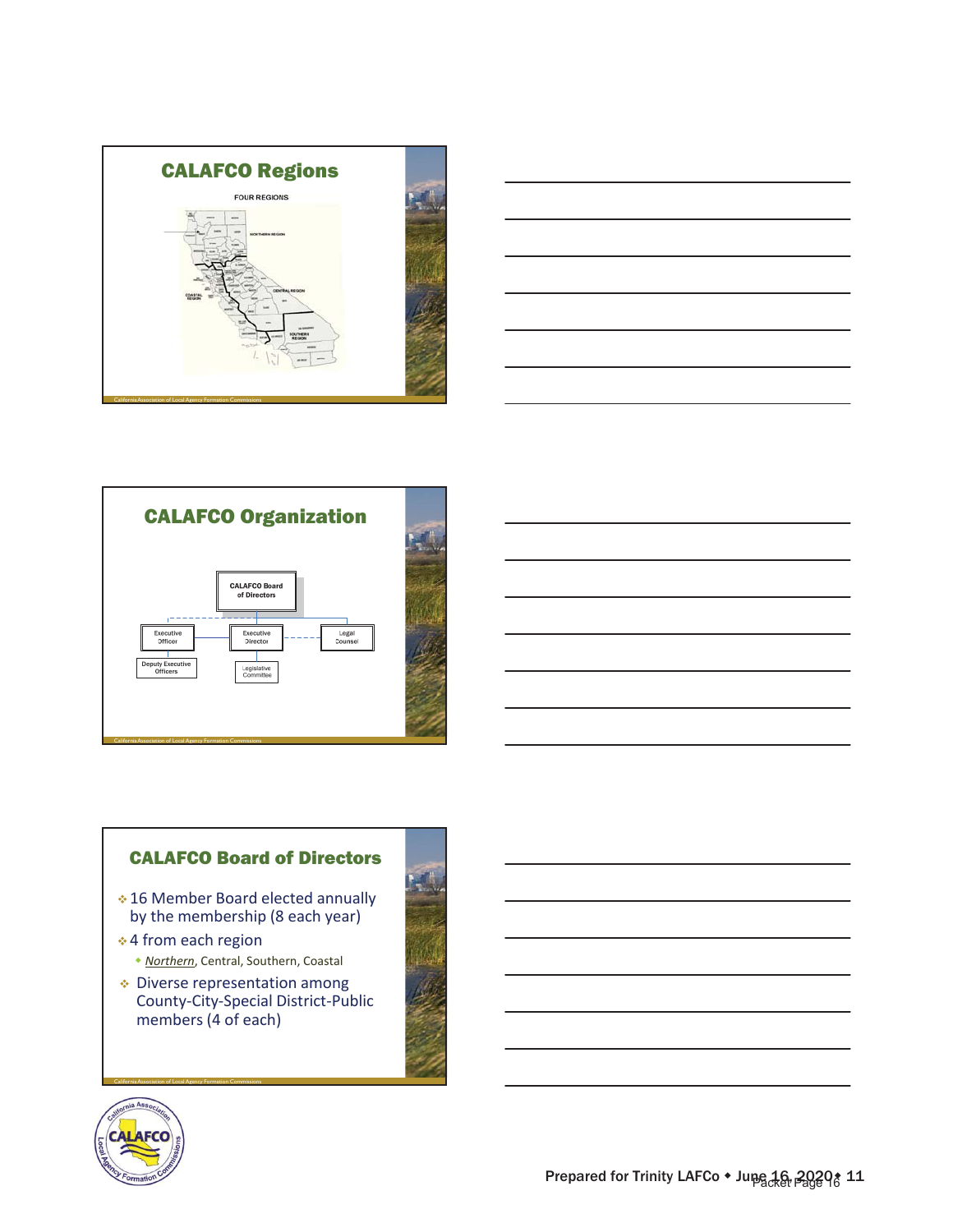





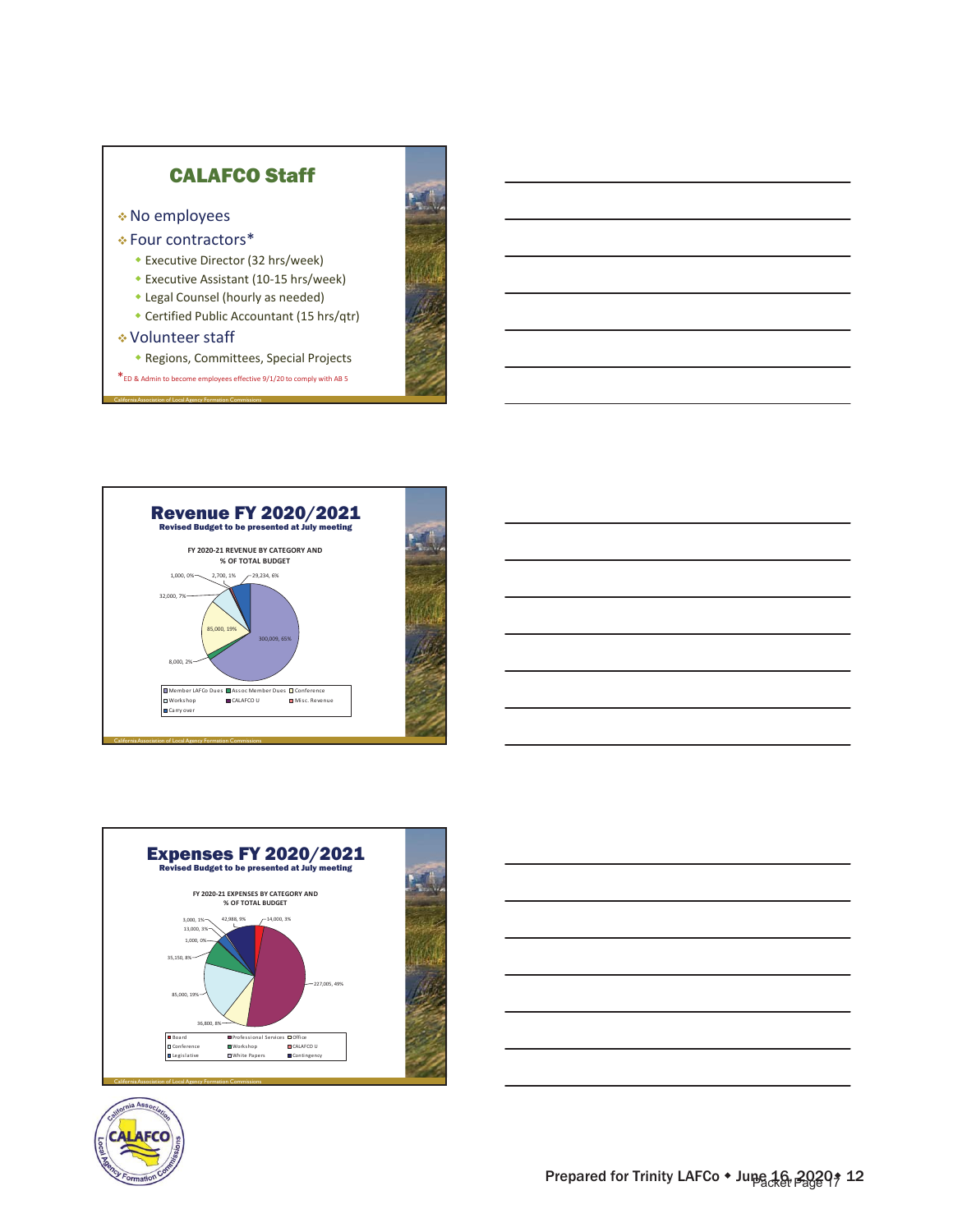# 2019-20 Strategic Areas

1. Serve as an educational resource to member LAFCo Commissioners, LAFCo<br>staff, Associate Members, and stakeholders.

- We will do this by offering a variety of educational forums, professional<br>development and networking opportunities. *2. Focus efforts on Association member development and communication.* We will do this by implementing strategies that build stronger member<br>LAFCos and a resilient Association. CALAFCO will provide support,<br>resources and timely, value-added communication tools for our LAFCo<br>members and Associ
- *3. Serve as an information resource to all Association members, work as a* legislative and policy advocate for LAFCo issues and provide information to<br>the Legislature and other stakeholders.

We will do this by supporting and sponsoring research which<br>collaboratively shares the work and data from member LAFCos and serves<br>as a resource to all Association members. The Association will also advocate for legislative needs and positions on behalf of our members, by<br>serving as an objective resource to the Legislature, organizations seeking<br>to improve local government and to state agencies on local government<br>ser

#### CALAFCO 2019-2020 Legislative Priorities

- LAFCo purpose & authority
- Ag and open space protection
- Water Availability

California Association of Local Agency Formation Commissions

- Viability of Local Services
	- Issues of Interest:
		- Housing
		- Transportation Flood Control

California Association of Local Agency Formation Commissions

Adequate municipal services in inhabited territory



# Member Services

#### Annual Conference – fall

- Monterey October 2020 (maybe)
- Newport Beach October 2021
- Yosemite October 2022
- ◆ Staff Workshop spring
	- Newport Beach March 2021
- CALAFCO U Courses

- Transitioning to online for remainder of 2020
- Research Papers



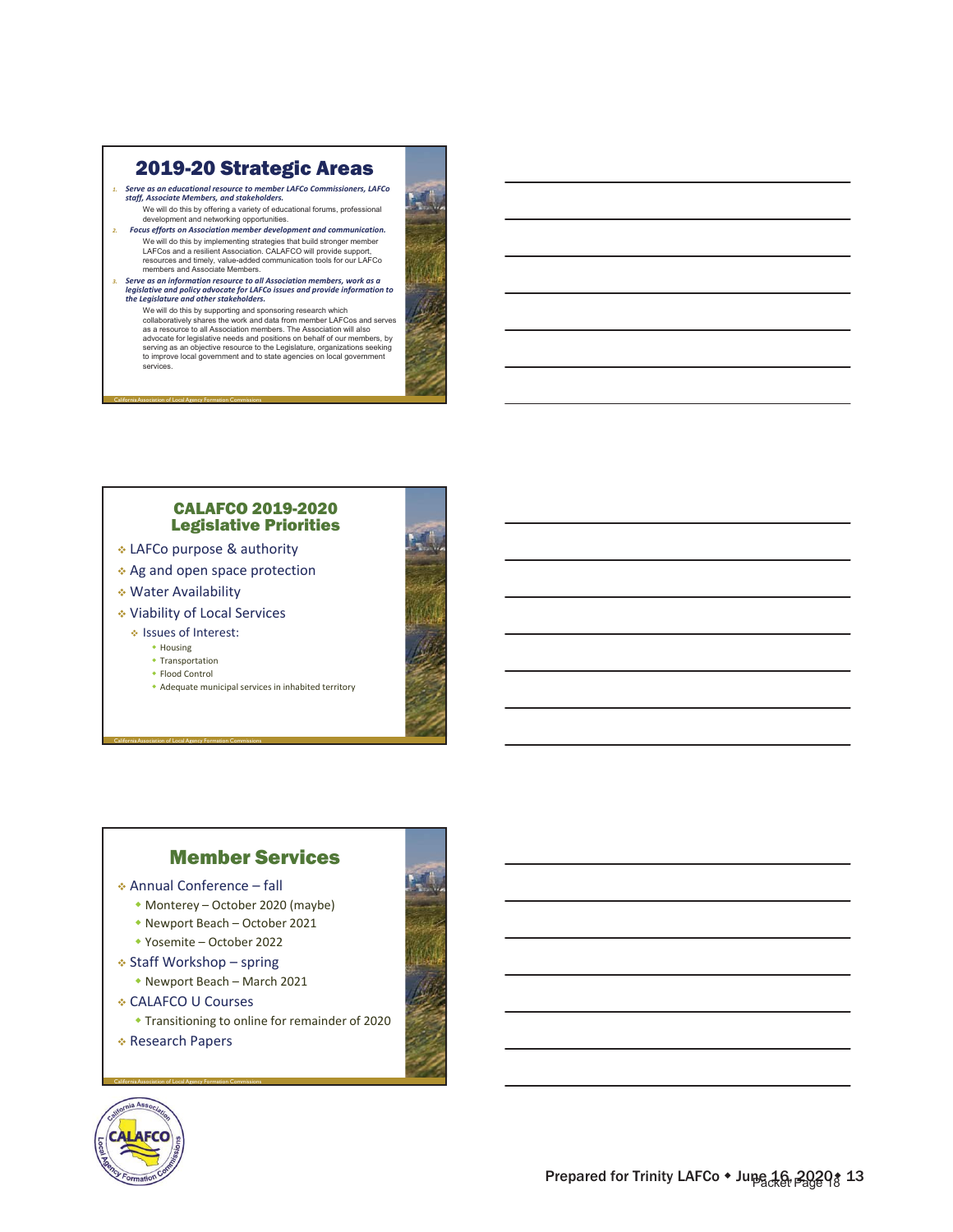# Member Services

- Provide support to member LAFCos though complimentary use of our toll-free conference calling system and Zoom webinar system
- $\triangle$  Keep LAFCo staff connected during the COVID-19 pandemic by hosting weekly meetings for EOs and Clerks
- Provide regular training and development opportunities



# Member Services

- Web site www.calafco.org ◆ 5,500-6,000 visits/week
- List Serves
	- EO, Clerks, Counsel, Analysts, 4 Regions
- The Sphere Annual Report
- Quarterly Reports

California Association of Local Agency Formation Commissions

California Association of Local Agency Formation Commissions

 Membership Publications ◆ Directories, C-K-H



# Member Services

#### Legislative Resource

- Limit to 20% of budget
- **Propose and review LAFCo legislation**
- Testify
- Serve on work groups

- Coordinate with peer associations
- LAFCo and Public Resource
	- ◆ 150-200 calls/e-mails per day